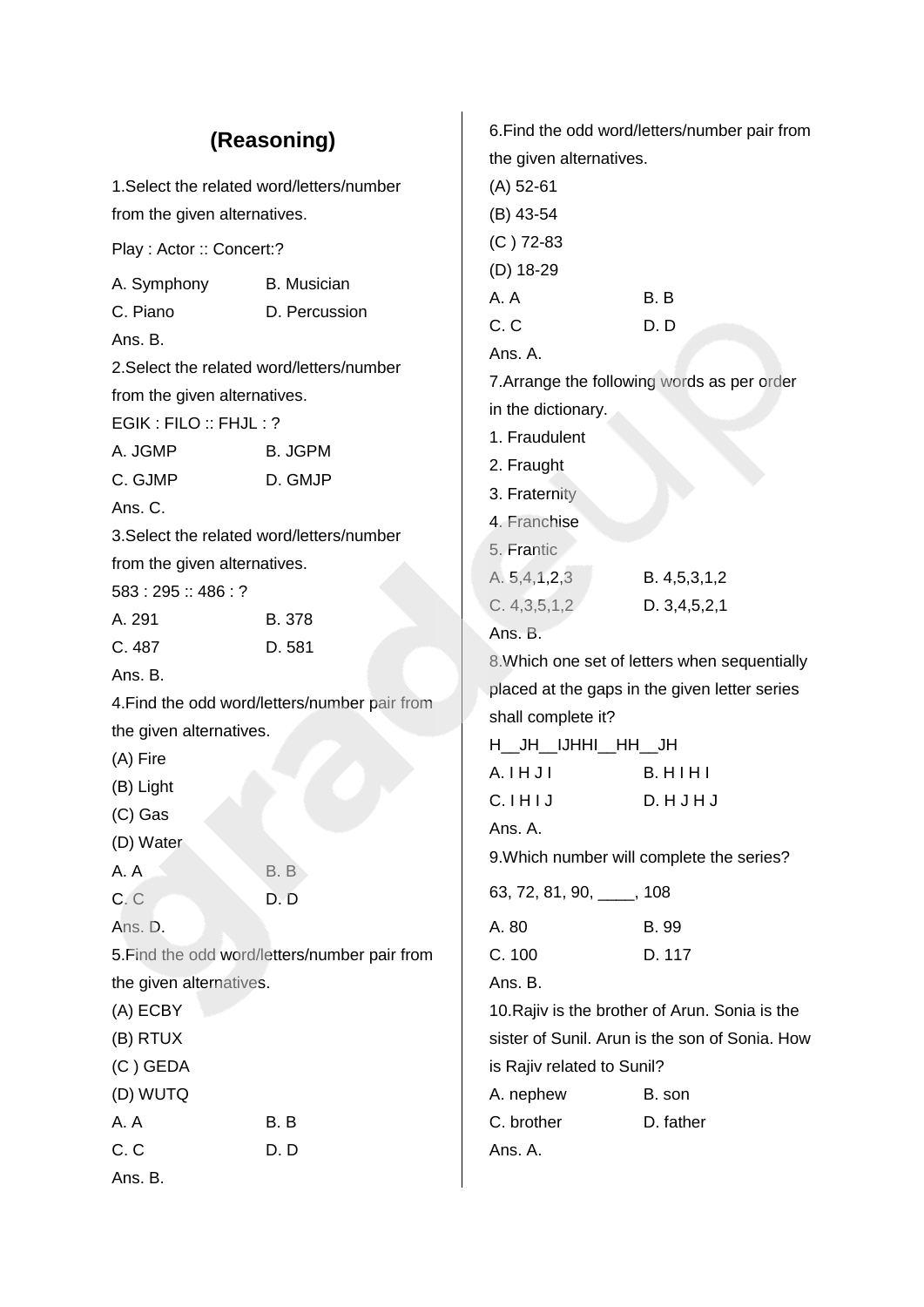11.A mother is five times older than her daughter. After 5 years, she would be 3 times older than her daughter. Find the mother's present age.

A. 20 years B. 22 years

C. 25 years D. 29 years

Ans. C.

12.From the given alternative words, select the word which cannot be formed using the letters of the given word:

### PRONOUNCEMENT

| A. MOUNT    | <b>B. CEMENT</b> |
|-------------|------------------|
| C. PAVEMENT | D. NOUN          |
| Ans. C.     |                  |

13.If SYSTEM is written as RXRSDL. How can CORRECT be written in that code?

| A. BNQQDBS | <b>B. BOONDBS</b> |
|------------|-------------------|
| C. BNQQBDS | D. BNQDQBS        |
| Ans. C.    |                   |

14.If A means +, B means ×, C means ÷, D means −, then the value of given equation will be?

### 9A2B6D4C2

| A. 16 | <b>B.</b> 19 |
|-------|--------------|
| C.27  | D. 30        |

Ans. B.

| 15. If, $4 \times 3 = 14$ ; $5 \times 4 = 18$ ; $6 \times 5 = 22$ ; Then |  |
|--------------------------------------------------------------------------|--|
| find the value of $7 \times 6 = ?$                                       |  |

| A. 20 | B.26  |
|-------|-------|
| C.30  | D. 42 |

### Ans. B.

16.Select the missing number from the given responses:

|      | 56 | 8 |            |
|------|----|---|------------|
| 9    | 45 | ? |            |
| 11   | 99 | 9 |            |
| A. 6 |    |   | <b>B.9</b> |
| C.5  |    |   | D.4        |
|      |    |   |            |

## Ans. C.

17.Rita travelled 35 Km from a point towards South and then turned left and travelled 20 Km and finally turned left again and travelled 35 Km. In which direction is she from the starting point?

| A. East  | B. West  |
|----------|----------|
| C. North | D. South |
| Ans A    |          |

18.Consider the given statement/s to be true and decide which of the given conclusions/assumptions can definitely be drawn from the given statement. Statement: To achieve economic development, people should work hard. Conclusions: I: Economic development is directly related to people's hardwork. II: Working hard by all the people is impossible

- A. Only I follows
- B. Only II follows
- C. Both I and II follow
- D. Neither I nor II follows

Ans. A.

19.Find the number of triangles in the figure.



Ans. B.

| A. 12 | B. 18 |
|-------|-------|
| C.22  | D. 26 |

20.Which of the answer figures best represents the relation between:

## Shirt, Garments, Clothes



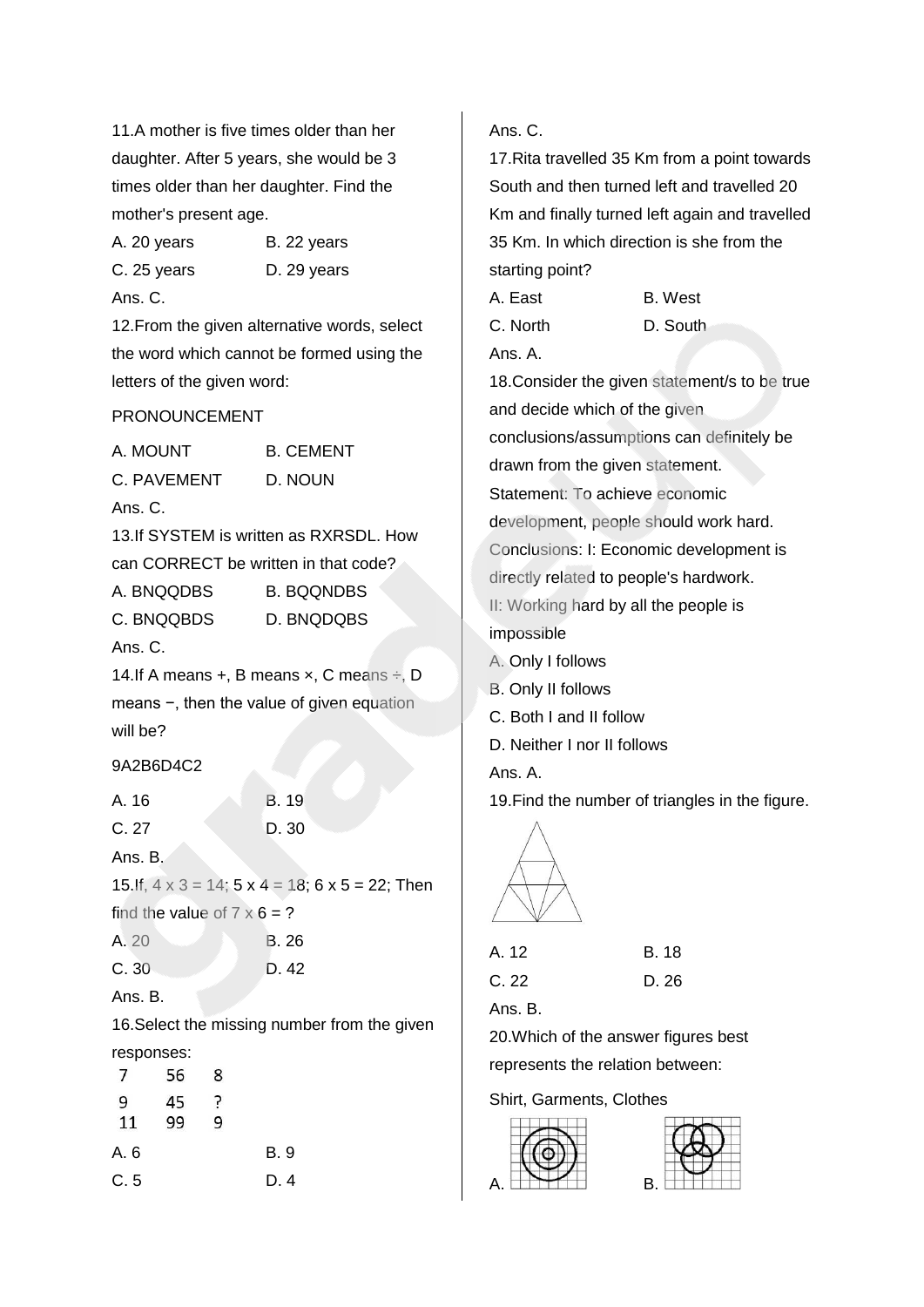



## Ans. A.

21.Which answer figure will complete the pattern in the figure?





Ans. D.

22.From the given answer figures, select the one in which the figure is hidden/embedded.



### Ans. A.

23.A piece of paper is folded and punched as shown below in figures. From the given answer figures, indicate how it will appear

when opened.



### Ans. C.

24.The mirror image of a word is seen as

given below. What is the actual word?



# Ans. D.

25.In the question, a word is represented by only one set of numbers as given in any one of the alternatives. The sets of numbers given in the alternatives are represented by two classes of alphabets as in two matrices given below. The columns and rows of Matrix I are numbered from 0 to 4 and that of Matrix II are numbered from 5 to 9. A letter from these matrices can be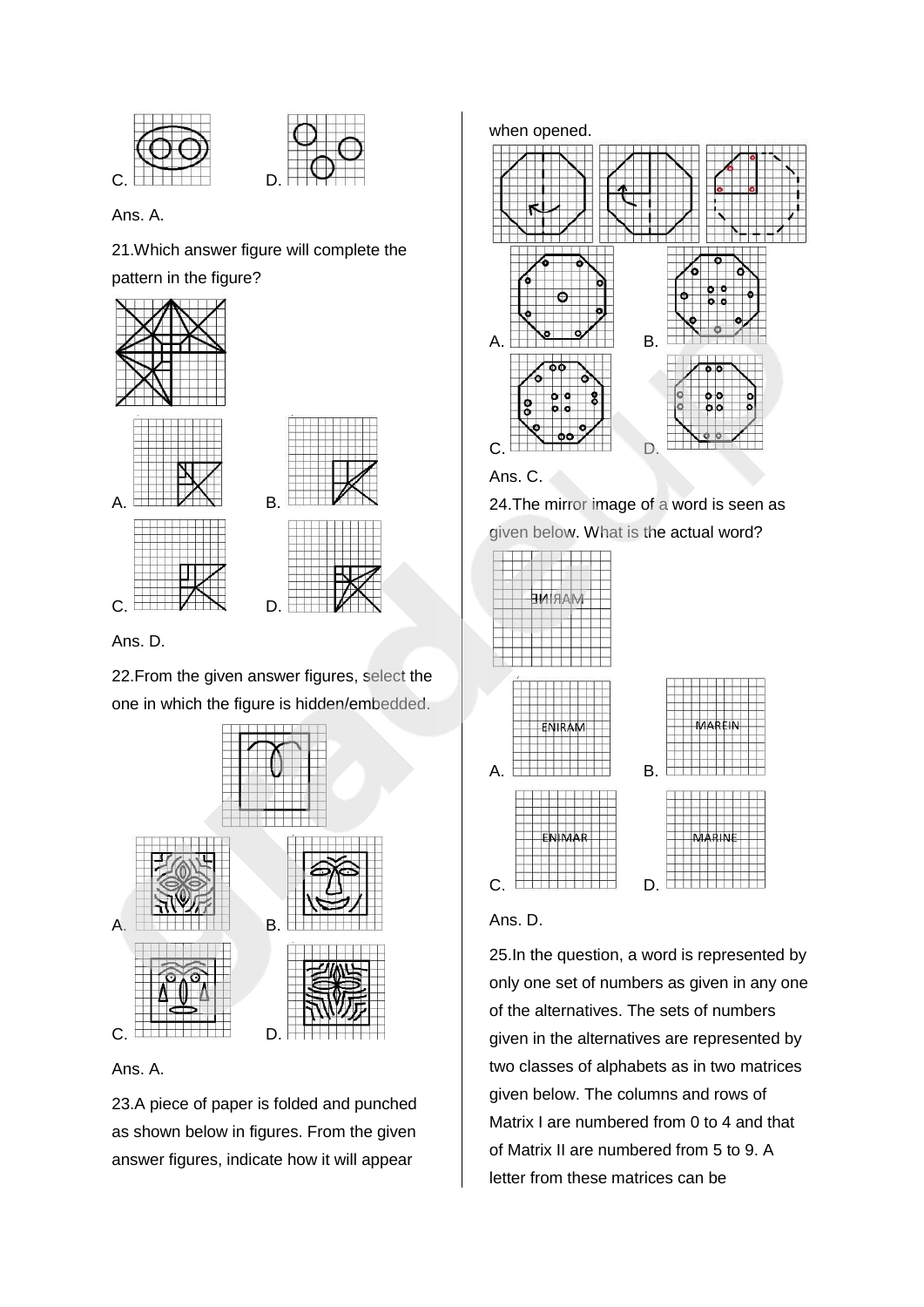represented first by its row and next by its coloumn,e.g., B can be represented by 00,13, etc, and A can be represented by 55,69, etc. You have to identify the set for the word 'LION'.

|                     |   | іматнх-і     |             |   |   |
|---------------------|---|--------------|-------------|---|---|
|                     | 0 | $\mathbf{1}$ | $\mathbf 2$ | 3 | 4 |
| 0                   | B | Ν            | G           | L | D |
| $1 \nightharpoonup$ | G | Г            | D           | В | N |
| $\overline{2}$      | D | В            | N           | G |   |
| 3                   | N | G            | L           | D | B |
| 4                   |   | D            | в           |   | G |

| 5 | 6            |         | 8         | 9 |
|---|--------------|---------|-----------|---|
| A |              | Κ       | O         | R |
|   | К            | $\circ$ | R         | А |
| ĸ | O            | R       | А         |   |
| O | $\mathsf{R}$ | А       |           | K |
| R |              |         | K         | O |
|   |              |         | Matrix-II |   |

Ans. D.

A. 03, 55, 76, 33 B. 11, 65, 77, 22 C. 23, 79, 85, 43 D. 11, 88, 99, 22

### **(General Awareness)**

26. Besides  $CO<sub>2</sub>$ , the other green house gas is A. CH4 B. N2 C. Ar D. O2 Ans. A. 27.National Income of India is compiled by A. Finance Commission B. Indian Statistical Institute C. National Development Council D. Central Statistical Organization Ans. D. 28.The power of the Supreme Court of India to decide disputes between the Centre and the States falls under its A. Advisory jurisdiction B. Original jurisdiction C. Appellate jurisdiction D. Jurisprudence Ans. B. 29.The word 'Satyameva Jayate' have been derived from which Upanishad?

A. Akshi Upanishad B. Mundaka Upanishad C. Garuda Upanishad D. Mahavakya Upanishad Ans. B. 30.When Granite rocks get metamorphosed, they form A. Quartzite B. Gneiss C. Marble D. Slate Ans. B. 31.Which of the following is a commercial source of energy? A. Agricultural waste B. Dried dung C. Sun D. Natural gas Ans. D. 32.Backward bending supply curve belongs to which market? A. Capital **B. Labour** C. Money D. Inventories Ans. B. 33.In IT, associative memory is called as A. Virtual memory B. Cache memory C. Content addressable memory D. Main memory Ans. C. 34.Addition of suitable impurities into semiconductor, is called A. Doping B. Mixing C. Forming D. Diluting Ans. A. 35.Kyoto Protocol is associated with A. Species conservation B. Climate change C. Wetland Conservation D. Medicinal plants Ans. B.

36.Ebraham Alkazi is an eminent personality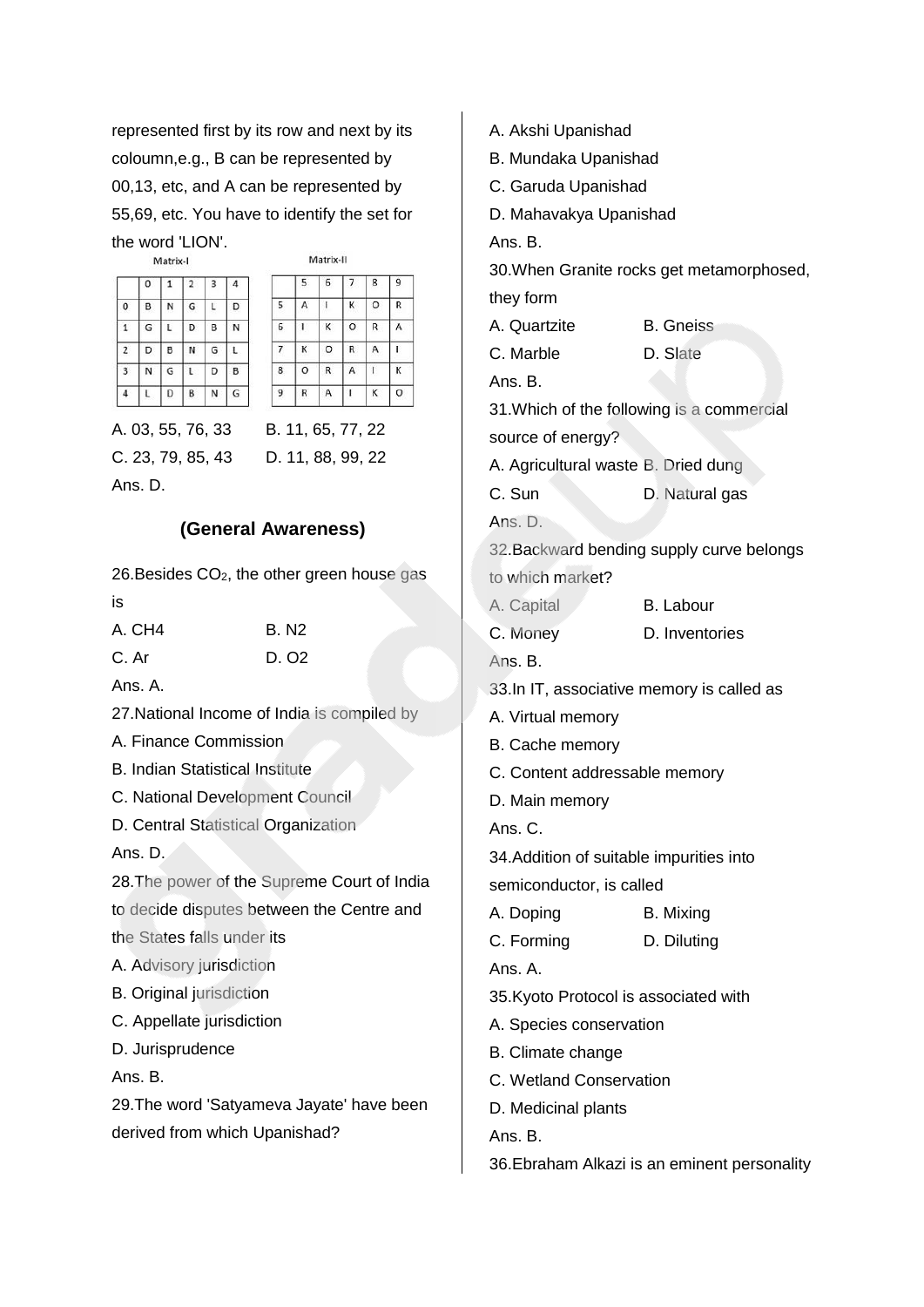in which one of the following area? A. Heart surgery B. Civil aviation C. Theatre D. Painting Ans. C. 37.Skoda, which launched sedan 'Rapid', is an automobile manufacturer based in A. Japan B. France C. South Korea D. Czech Republic Ans. D. 38.Sattriya is a classical dance form of \_\_\_\_ A. Manipur B. Uttar Pradesh C. Assam D. Andhra Pradesh Ans. C. 39.P. V. Sindhu defeated Wang Yihan to enter the semi final of womens' singles of badminton at the Rio Olympics. Wang Yihan belongs to A. Indonesia B. Taiwan C. China D. Japan Ans. C. 40.If a budget is defeated in the legislature of a state then A. The Finance Minister alone has to resign B. The Finance Minister concerned has to be suspended C. The council of Ministers along with the Chief Minister has to resign D. Re-election have to be ordered Ans. C. 41.Which one of the following papers was edited by Gandhiji in South Africa? A. Indian Opinion B. Harijan C. Young India D. Indian Mirror Ans. A. 42.In which of the following cities India's first water metro project was recently launched? A. Kolkata B. Kochi C. Vishakhapatnam D. Mumbai Ans. B. 43.Meibomian glands are located in A. Eye B. Ear C. Nose D. Skin Ans. A. 44.In which city is India's first Post Office ATM opened? A. Chennai B. New Delhi C. Hyderabad D. Mumbai Ans. A. 45.Arsenic problem in India is primarily due to A. Overexploitation of coal in Bihar and Bengal B. Overexploitation of arsenopyrite in the hinterland C. Overexploitation of ground water in the affected areas D. Overexploitation of surface water in the affected areas Ans. D. 46.Men's Singles Wimbledon Championship 2016, is bagged by A. Andy Murray B. Milos Ravnic C. Roger Federer D. Novak Dijokovic Ans. A. 47.Which of the following vitamins are water soluble? A. Vit. A & Vit. B B. Vit. B & Vit. C C. Vit. C. & Vit. D. D. Vit. A & Vit. K. Ans. B. 48.In terms of economics, if it is possible to make someone better-off without making someone worse-off, then the situation is A. Inefficient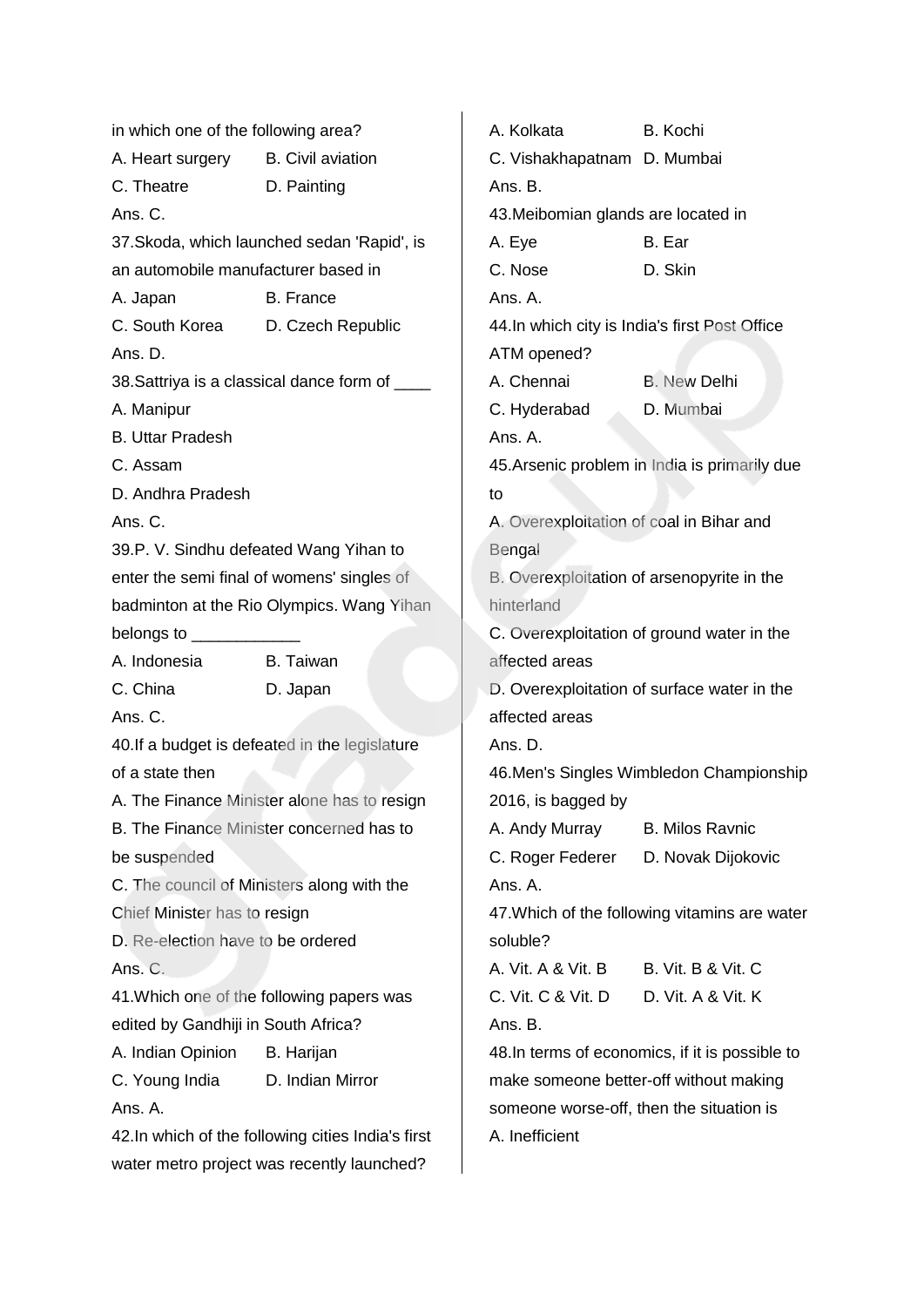| <b>B.</b> Efficient                                                                     | A. 14:17                                               | B. 17:19            |  |
|-----------------------------------------------------------------------------------------|--------------------------------------------------------|---------------------|--|
| C. Optimal                                                                              | C. 11:12                                               | D. 10:11            |  |
| D. Pareto-superior                                                                      | Ans. D.                                                |                     |  |
| Ans. D.                                                                                 | 54. The cost price of 25 books is equal to the         |                     |  |
| 49. Green House Effect' means                                                           | selling price of 20 books. The profit percent          |                     |  |
| A. Pollution in houses in tropical region                                               | is                                                     |                     |  |
| B. Prevention of ultra-violet radiation by the                                          | A. 20%                                                 | B. 22%              |  |
| ozone layer                                                                             | C.24%                                                  | D. 25%              |  |
| C. Trapping of solar energy due to                                                      | Ans. D.                                                |                     |  |
| atmospheric gases                                                                       | 55. One number is 25% of another number.               |                     |  |
| D. Damage to green painted buildings                                                    | The larger number is 12 more than the                  |                     |  |
| Ans. C.                                                                                 | smaller. The large number is                           |                     |  |
| 50. General Dyer, who was responsible for                                               | A. 48                                                  | B. 16               |  |
| Jallianwalan Bagh massacre, was shot dead                                               | C.4                                                    | D. 12               |  |
| by?                                                                                     | Ans. B.                                                |                     |  |
| A. Hasrat Mohini<br><b>B. Vir Savarkar</b>                                              | 56.A train 500 m long, running at a uniform            |                     |  |
| C. Udham Singh<br>D. Jatin Das                                                          | speed, passes a station in 35 sec. If the              |                     |  |
| Ans. C.                                                                                 | length of the platform is 221 m, the speed of          |                     |  |
| (Quantitative Aptitude)                                                                 | the train in km/hr is                                  |                     |  |
|                                                                                         | A. 721/35                                              | B. 74.16            |  |
|                                                                                         |                                                        |                     |  |
| 51.X can do a piece of work in 'p' days and                                             | C. 24.76                                               | D. 78.54            |  |
| Y can do the same work in 'q' days. Then                                                | Ans. B.                                                |                     |  |
| the number of days in which X and Y can                                                 | 57. If the simple interest on Rs. 400 for 10           |                     |  |
| together do that work is                                                                | years is Rs. 280, then rate of interest per            |                     |  |
|                                                                                         | annum is                                               |                     |  |
| <b>B.</b> $\frac{1}{p} + \frac{1}{q}$<br>A. $\frac{p+q}{2}$                             | A. 7%                                                  | $B.7\frac{1}{2}\%$  |  |
| D. pq                                                                                   | C. 7 1/4 %                                             | D. $8\frac{1}{2}\%$ |  |
| C. $\frac{pq}{p+q}$                                                                     | Ans. A.                                                |                     |  |
| Ans. C.                                                                                 | 58. If $a + b = 2c$ , then the value of                |                     |  |
| 52.A shopkeeper marks his goods 40%                                                     |                                                        |                     |  |
| above the cost price and allows a discount                                              | $\frac{a}{a-c}$ + $\frac{c}{b-c}$ is equal to (where ) |                     |  |
| of 25% on it. His gain % is                                                             | $a \neq b \neq c$ )                                    |                     |  |
| A. 5%<br>B. 10%                                                                         | $A. -1$                                                | B. 1                |  |
| C. 15%<br>D. 20%                                                                        | C.0                                                    | D. 1/2              |  |
| Ans. A.                                                                                 | Ans. B.                                                |                     |  |
| 53. The ratio of the ages of two boys is 3:4.                                           | 59. If $x + \frac{1}{x} = 5$ , then the value of       |                     |  |
| After 3 years, the ratio will be 4:5. The ratio<br>of their ages after 21 years will be | $\frac{x}{1+x+x^2}$ is                                 |                     |  |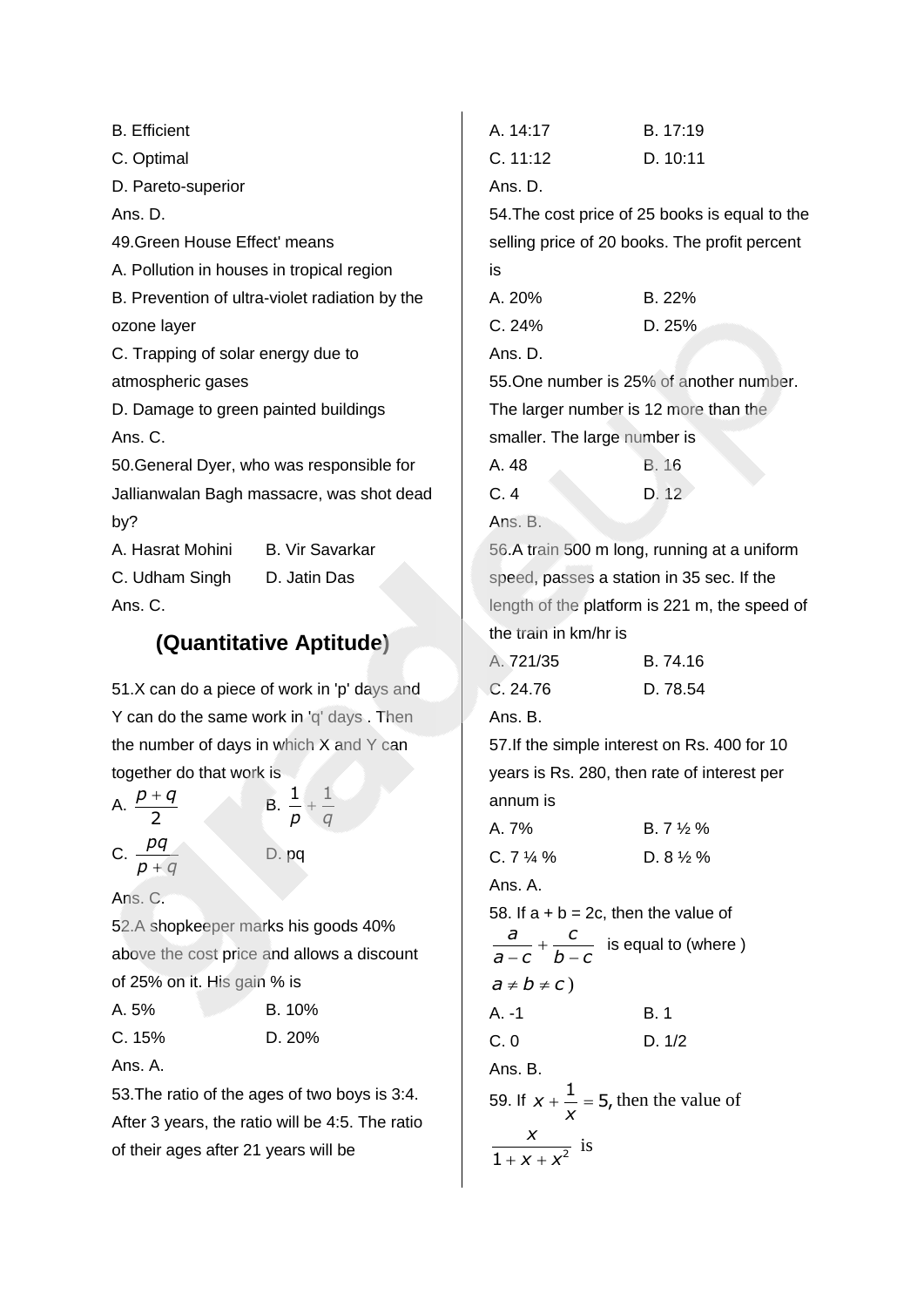| A. 1/5                                     | B. 1/6                                                                          |
|--------------------------------------------|---------------------------------------------------------------------------------|
| C.5                                        | D. 6                                                                            |
| Ans. B.                                    |                                                                                 |
|                                            | 60.G and AD are respectively the centroid                                       |
|                                            | and median of the triangle ∆ABC. The ratio                                      |
| AG:AD is                                   |                                                                                 |
| A. 3:2                                     | B. 2:3                                                                          |
| C.2:1                                      | D. 1:2                                                                          |
| Ans. B.                                    |                                                                                 |
| 61. A point P lying inside a triangle is   |                                                                                 |
|                                            | equidistant from the vertices of the triangle.                                  |
| Then the triangle has P as its             |                                                                                 |
| A. Centroid                                |                                                                                 |
| <b>B.</b> Incentre                         |                                                                                 |
| C. Orthocentre                             |                                                                                 |
| D. Circumcentre                            |                                                                                 |
| Ans. D.                                    |                                                                                 |
|                                            | $62.$ If sin $\theta$ + $\cos\theta$ = 1, then the sin $\theta$ cos $\theta$ is |
| equal to                                   |                                                                                 |
| A. 0                                       | B.1                                                                             |
| C. 1/2                                     | $D. -1/2$                                                                       |
| Ans. A.                                    |                                                                                 |
| 63.If 7 times the seventh term of an       |                                                                                 |
|                                            | Arithmetic Progression (AP) is equal to 11                                      |
|                                            | times its eleventh term, then the 18th term of                                  |
| the AP will be                             |                                                                                 |
| A. 1                                       | B.0                                                                             |
| C.2                                        | $D. -1$                                                                         |
| Ans. B.                                    |                                                                                 |
|                                            | 64. The average age of eight teachers in a                                      |
|                                            | school is 40 years. A teacher among them                                        |
|                                            | died at the age of 55 years whereas another                                     |
| teacher whose age was 39 years joins them. |                                                                                 |
| The average age of the teachers in the     |                                                                                 |
| school now is (in years)                   |                                                                                 |
|                                            |                                                                                 |

A. 35 B. 36

| C.38                                                         |                                                                                        |
|--------------------------------------------------------------|----------------------------------------------------------------------------------------|
| D. 39                                                        |                                                                                        |
| Ans. 38                                                      |                                                                                        |
|                                                              | 65. If $\frac{a^2}{b+c} = \frac{b^2}{c+a} = \frac{c^2}{a+b} = 1$ then find             |
| the value of $\frac{2}{1+a} + \frac{2}{1+b} + \frac{2}{1+c}$ |                                                                                        |
| A.0                                                          | <b>B.1</b>                                                                             |
| C.2                                                          | D.3                                                                                    |
| Ans. C.                                                      |                                                                                        |
| 66. If $2x + \frac{2}{x} = 3$ , then the value of            |                                                                                        |
| $x^3 + \frac{1}{x^3} + 2$ is                                 |                                                                                        |
| A. 3/4                                                       | <b>B.</b> 4/5                                                                          |
| C.5/8                                                        | D. 7/8                                                                                 |
| Ans. D.                                                      |                                                                                        |
| 67. Two equal circles of radius 3 cm each                    |                                                                                        |
|                                                              | and distance between their centres is 10 cm.                                           |
| The length of one of their transverse                        |                                                                                        |
| common tangent is                                            |                                                                                        |
| A. 7 cm                                                      | <b>B.</b> 9 cm                                                                         |
| C. 10 cm                                                     | D. 8 cm                                                                                |
| Ans. D.                                                      |                                                                                        |
| 68. In $\triangle ABC$ if the median AD = $\frac{1}{2}$ BC,  |                                                                                        |
| then $\angle BAC$ is                                         |                                                                                        |
| A. $90^\circ$                                                | B. 45°                                                                                 |
| C.60°                                                        | $D.75^\circ$                                                                           |
| Ans. A.                                                      |                                                                                        |
|                                                              | 69. If $\frac{\sin\theta + \cos\theta}{\sin\theta - \cos\theta} = 3$ then the value of |
| $\sin^4 \theta - \cos^4 \theta$ is                           |                                                                                        |
| A.4/3                                                        | B. 3/4                                                                                 |
| C. 5/3                                                       | D.3/5                                                                                  |
| Ans. D.                                                      |                                                                                        |
|                                                              | 70.A sphere has the same curved surface                                                |
|                                                              | area as a cone of vertical height 40 cm and                                            |
| radius 30 cm. The radius of the sphere is                    |                                                                                        |
| A. $5\sqrt{5}$ cm                                            | B. $5\sqrt{3}$ cm                                                                      |
| C. $5\sqrt{15}$ cm                                           | D. $5\sqrt{10}$ cm                                                                     |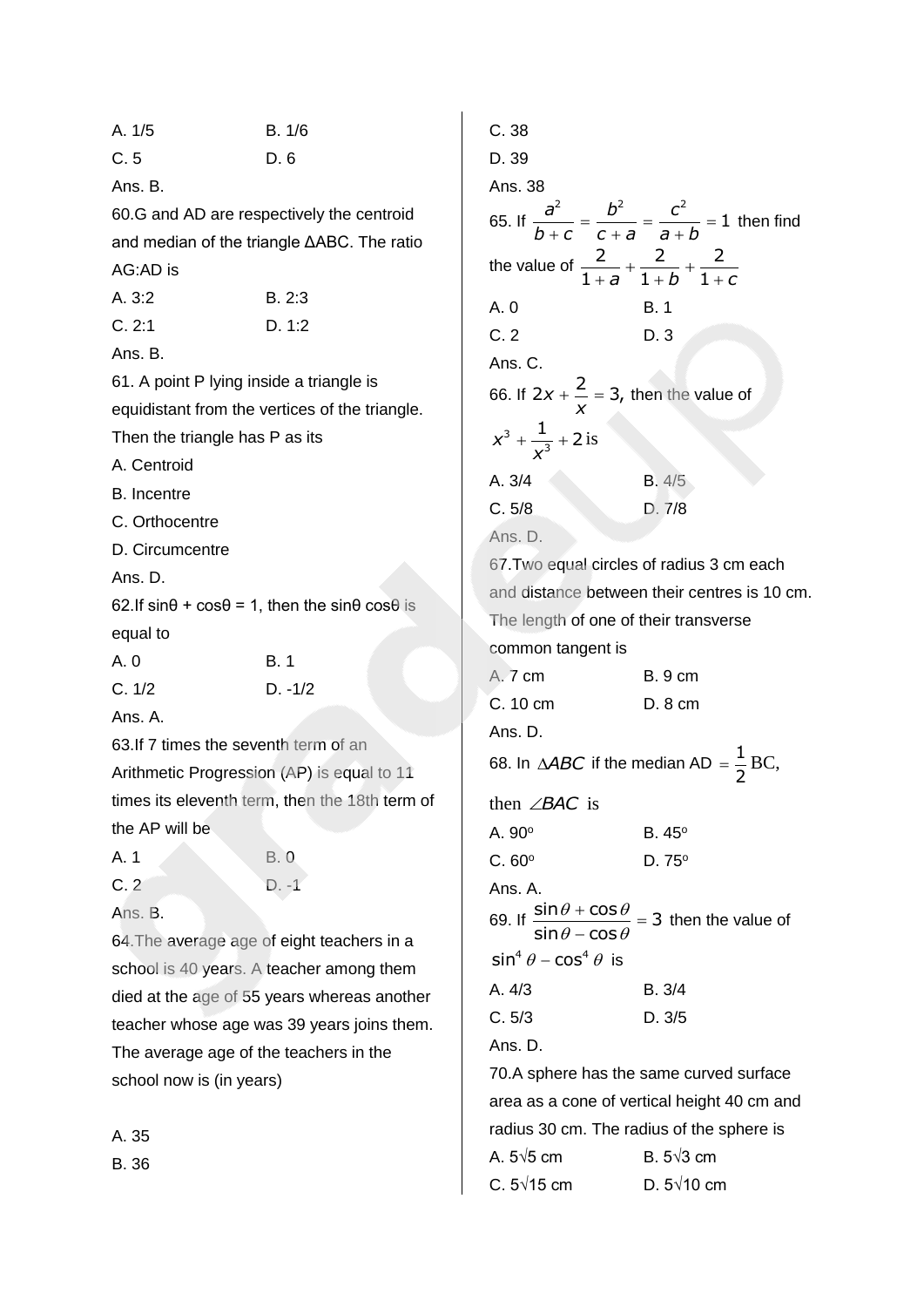### Ans. C.

71.The angle of elevation of the top of a tower from a point A on the ground is 30˚. On moving a distance of 20 metres towards the foot of the tower to a point B, the angle of elevation increases to 60˚. The height of the tower in metres is

| A. $\sqrt{3}$   | B. $5\sqrt{3}$  |
|-----------------|-----------------|
| C. $10\sqrt{3}$ | D. $20\sqrt{3}$ |

Ans. C.

72.Given here is a pie chart of the cost of gold in 2010, 2011, 2012 and 2013. Study the chart and answer the following questions



If the price of gold in 2013 is Rs. 31,500 per 10 gram, then the price of gold in 2011 per 10 gram is

A. Rs.17000 B. Rs.17500 C. Rs.18000 D. Rs.18500

Ans. Rs.B.

73.Given here is a pie chart of the cost of gold in 2010, 2011, 2012 and 2013. Study the chart and answer the following questions



The ratio of the price of gold in the two years

### 2010 and 2013 is

| A. 1:2 | B. 1:3 |
|--------|--------|
| C. 1:4 | D. 1:5 |
|        |        |

Ans. B.

74.Given here is a pie chart of the cost of gold in 2010, 2011, 2012 and 2013. Study the chart and answer the following questions



The percentage of increase in the price of gold from the year 2011 to 2013 is A. 50% B. 60% C. 70% D. 80%

Ans. D.

75.Given here is a pie chart of the cost of gold in 2010, 2011, 2012 and 2013. Study the chart and answer the following questions



The ratio of percentage of increase in price of gold from 2011 to 2012 and 2012 to 2013 is

| A.6:5   | B. 7:5 |
|---------|--------|
| C.8:5   | D. 9:5 |
| Ans. B. |        |

# **(English Comprehension)**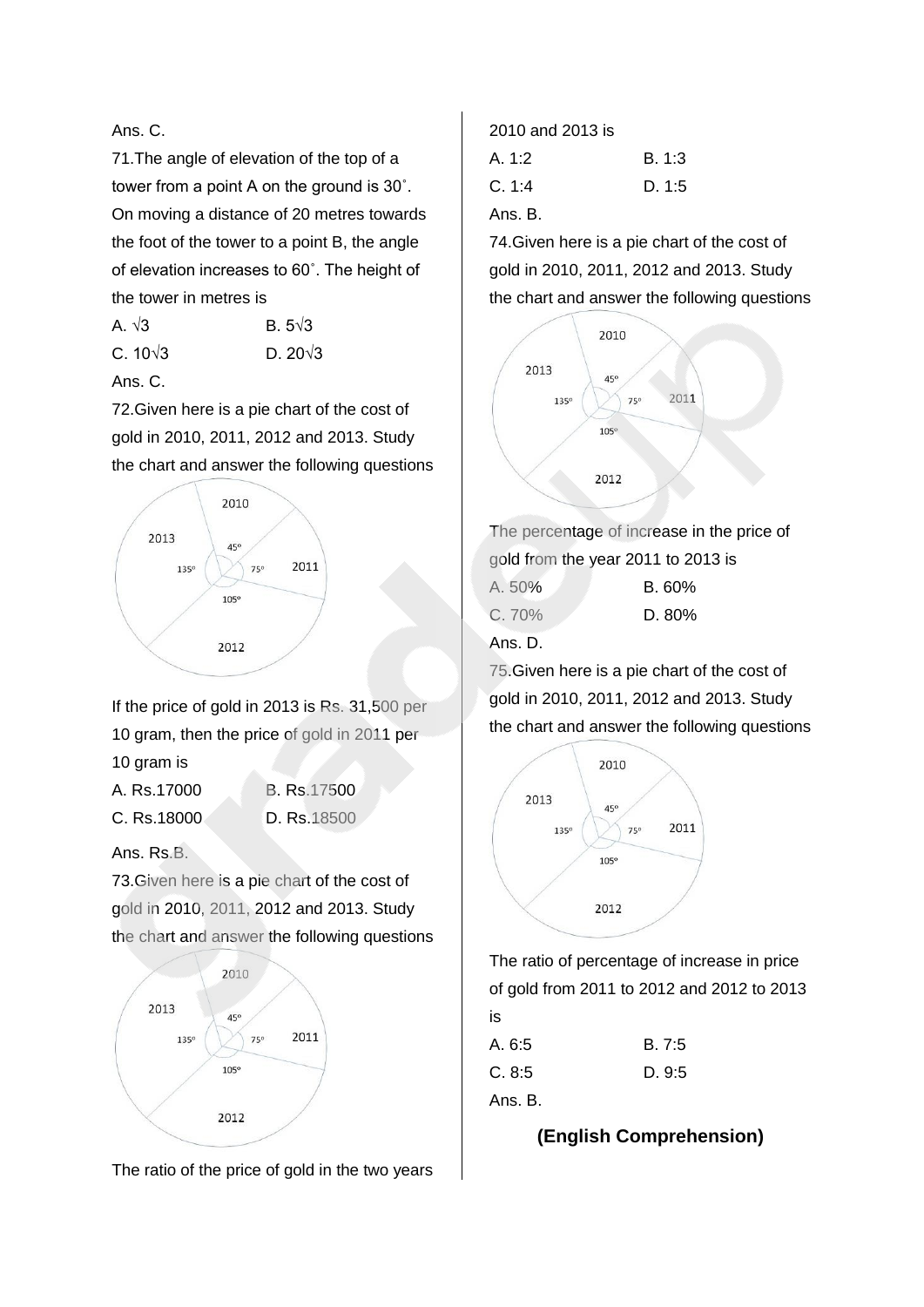76.In the following question, out of the four alternatives, choose the word which best expresses the meaning of the given word and click the button corresponding to it.

## EXAGGERATE

A. MAGNIFY B. IMAGINE C. REINFORCE D. REITERATE

Ans. A.

77.In the following question, out of the four alternatives, choose the word which is opposite in meaning to the given word and click the button corresponding to it. **GREGARIOUS** 

- A. UNSOCIABLE
- B. UNSYMPATHETIC
- C. UNGRATEFUL
- D. UNATTRACTIVE

Ans. A.

78. Four words are given, out of which only one word is spelt correctly. Choose the correctly spelt word and click the button corresponding to it.

- A. Serendipty **B.** Serendipity
- C. Serndipity D. Sernidipity
	-

Ans. A.

79.In the following questions, one part of the sentence may have an error. Find out which part of the sentence has an error and click the button corresponding to it. If the sentence is free from error, click the "No

error" option.

Considering the (A) / gravity of the problems (B) / an early reply has expected (C) / No Error (D)

| A. A | B.B  |
|------|------|
| C. C | D. D |

Ans. C.

80.In the following questions, one part of the

sentence may have an error. Find out which part of the sentence has an error and click the button corresponding to it. If the sentence is free from error, click the "No error" option.

The Statesman has the (A) / larger circulation (B) / of all English dailies (C) / No Error (D)

| A. A | B. B |
|------|------|
| C.C  | D. D |
|      |      |

Ans. B.

81.In the following questions, one part of the sentence may have an error. Find out which part of the sentence has an error and click the button corresponding to it. If the sentence is free from error, click the "No error" option.

I am very anxious (A) / to know how are you (B) / and mother are doing (C) / No Error (D)

| A. A | B. B |
|------|------|
| C. C | D. D |

Ans. B.

82.The sentences given with blanks are to be filled with an appropriate word(s). Four alternatives are suggested for each question. For each question, choose the correct alternative and click the button corresponding to it.

Everything \_\_\_\_\_ carefully checked.

A. has been B. have been C. are being D. is been

#### Ans.A.

83.The sentences given with blanks are to be filled with an appropriate word(s). Four alternatives are suggested for each question. For each question, choose the correct alternative and click the button corresponding to it.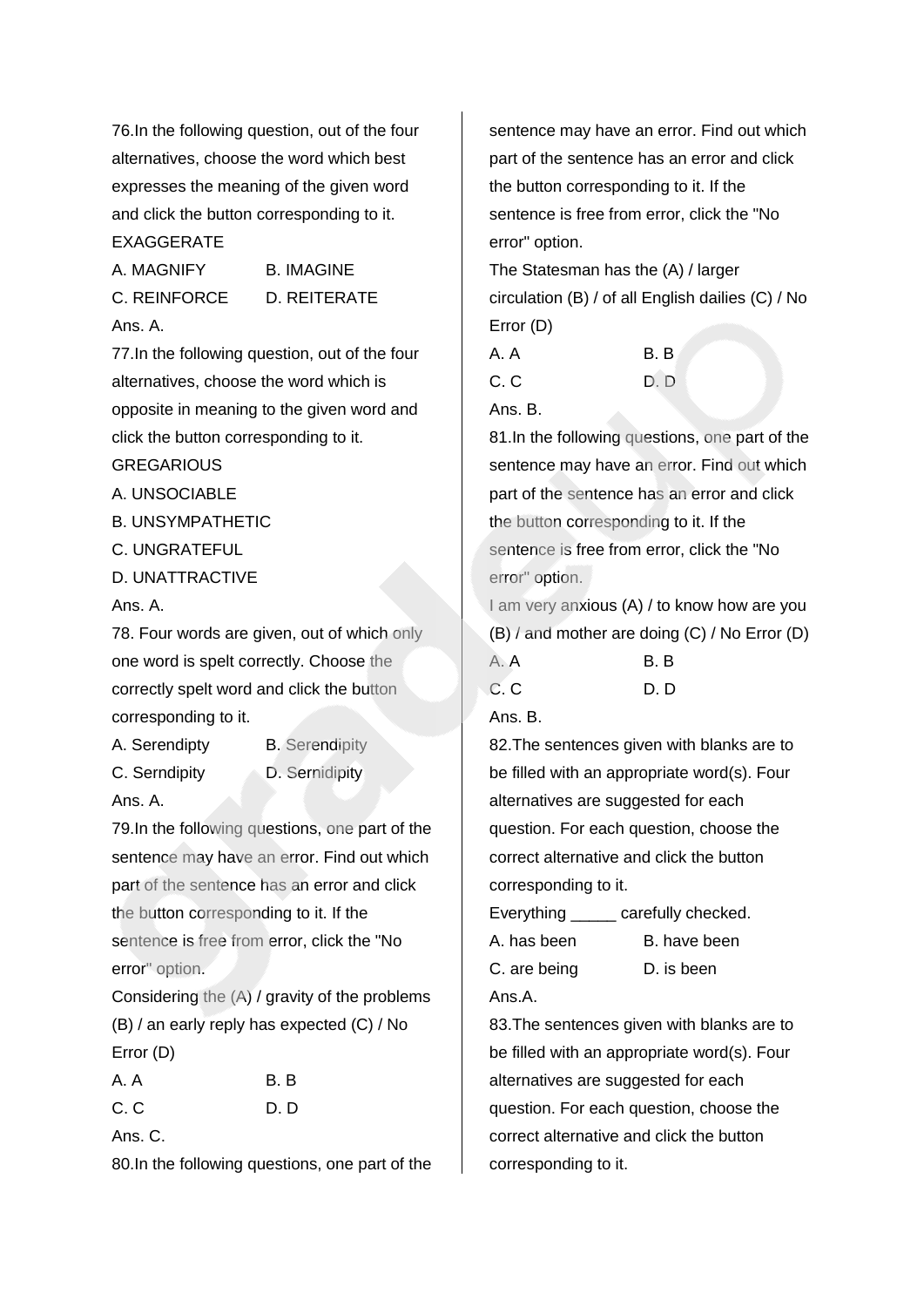I've finished painting the house.

A. about B. nearing

C. towards D. almost

Ans. D.

84.The sentences given with blanks are to be filled with an appropriate word(s). Four alternatives are suggested for each question. For each question, choose the correct alternative and click the button corresponding to it.

She \_\_\_\_\_ made him angry.

A. have absolutely B. has certainly

C. have certainly D. has absolutely Ans. B.

85.In each of the questions, four alternatives are given for the Idiom/Phrase. Choose the alternative which best expresses the meaning of the Idiom/Phrase and click the button corresponding to it.

Burn your boats

A. Have a burning desire to win

B. Become extremely tired after working very hard

C. Do something that makes it impossible to return to the previous situation

D. Want to spend money as soon as you get it

Ans. C.

86.In each of the questions, four alternatives are given for the Idiom/Phrase. Choose the alternative which best expresses the meaning of the Idiom/Phrase and click the button corresponding to it.

Dressing-down

A. Apply bandage

B. Wear an expensive gown

C. Give a scolding

D. Pretend

#### Ans. C.

87.In each of the questions, four alternatives are given for the Idiom/Phrase. Choose the alternative which best expresses the meaning of the Idiom/Phrase and click the button corresponding to it.

Null and void

A. Invalid B. Observant

C. Uncontrolled D. Homeless Ans. A.

88.Out of the four alternatives, choose the one which can be substituted for the given words/sentences and click the button corresponding to it.

Write or carve words on stone or paper

| A. Sketch | <b>B.</b> Imprint |
|-----------|-------------------|
| C. Affix  | D. Inscribe       |
| Ans. D.   |                   |

89.Out of the four alternatives, choose the one which can be substituted for the given words/sentences and click the button corresponding to it.

Unable to pay one's debt

A. Insolvent B. Impute

C. Indebt D. Obligate

Ans. A.

90.Out of the four alternatives, choose the one which can be substituted for the given words/sentences and click the button corresponding to it.

Trouble and annoy continually

A. Complaint B. Harass

C. Punish D. Oppress

Ans. B.

91.A sentence/a part of the sentence is underlined. Four alternatives are given to the underlined part which will improve the sentence. Choose the correct alternative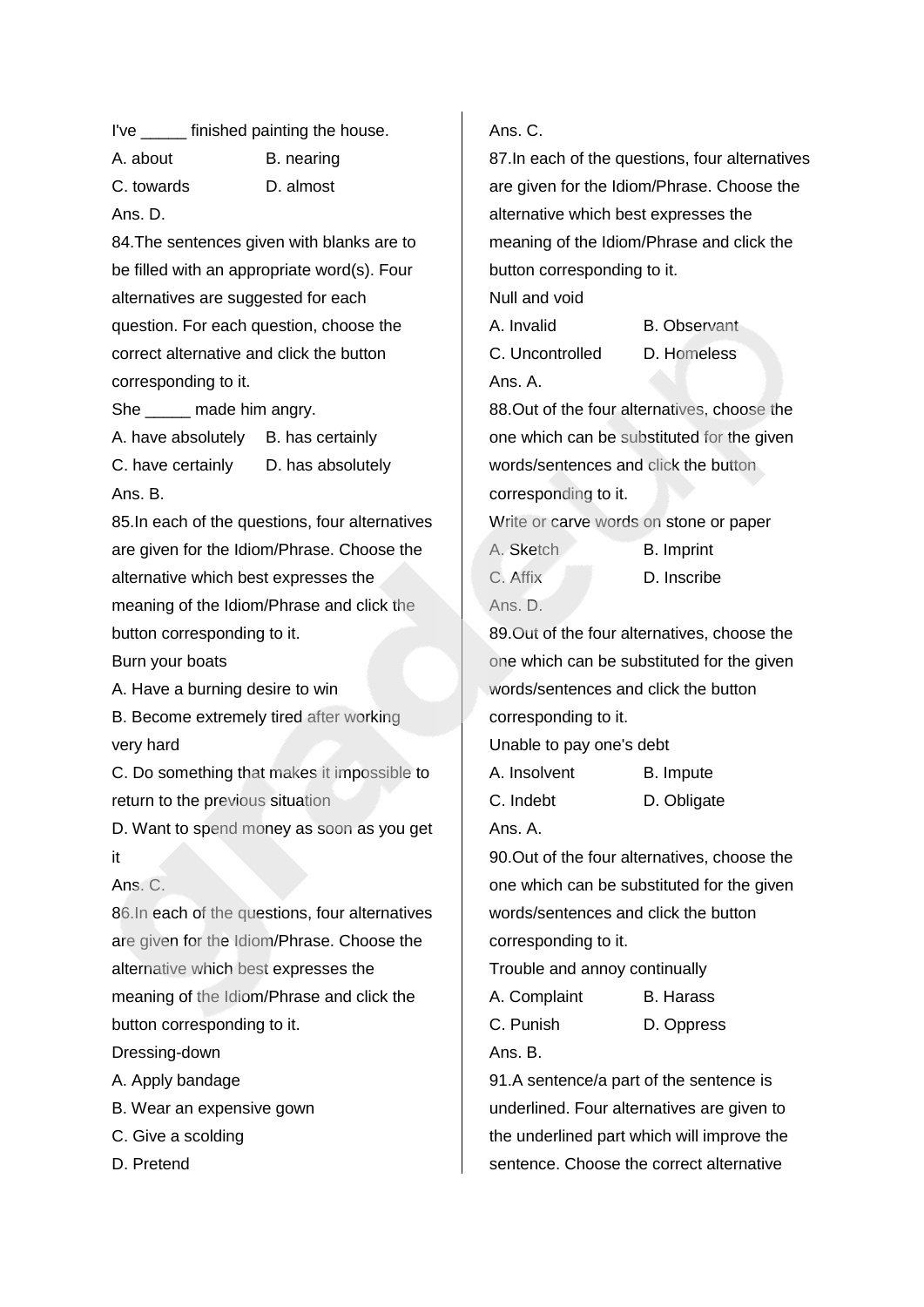and click the button corresponding to it. In case no improvement is needed, click the button corresponding to "No improvement". The Chairman's harsh words like insult to injury to the embarrassed speaker.

A. added B. evoked

Ans. A.

C. invoked D. No improvement

92.A sentence/a part of the sentence is underlined. Four alternatives are given to the underlined part which will improve the sentence. Choose the correct alternative and click the button corresponding to it. In case no improvement is needed, click the button corresponding to "No improvement". He is in of sorts today.

A. out B. on C. outside D. No improvement Ans. A.

93.A sentence/a part of the sentence is underlined. Four alternatives are given to the underlined part which will improve the sentence. Choose the correct alternative and click the button corresponding to it. In case no improvement is needed, click the button corresponding to "No improvement". She told to me the news.

A. said me B. said to me C. told me D. No improvement Ans. C.

94.A sentence/a part of the sentence is underlined. Four alternatives are given to the underlined part which will improve the sentence. Choose the correct alternative and click the button corresponding to it. In case no improvement is needed, click the button corresponding to "No improvement".

The philanthropist bestowed a lakh to the orphanage.

Ans. C.

A. granted B. parted with

C. donated D. No improvement

95.A sentence/a part of the sentence is underlined. Four alternatives are given to the underlined part which will improve the sentence. Choose the correct alternative and click the button corresponding to it. In case no improvement is needed, click the button corresponding to "No improvement". There are a better ways of solving the problem.

A. There are different ways of solving a problem.

B. There is a better way of looking at the problem.

C. There are better ways of solving the problem.

D. No improvement Ans. C..

96.*A passage is given with 5 questions following it. Read the passage carefully and choose the best answer to each out of the four alternatives and click the button corresponding to it.*

In general it is better to use too little makeup than too much. The audience should not be aware that the actor's face is painted. For the actor who is playing his own age, the artist uses make-up to strengthen the features, particularly eyes and mouth, and to add lifelike colour to the face. Character make-up does these things in addition to transforming the face to another age, another type or another race. This